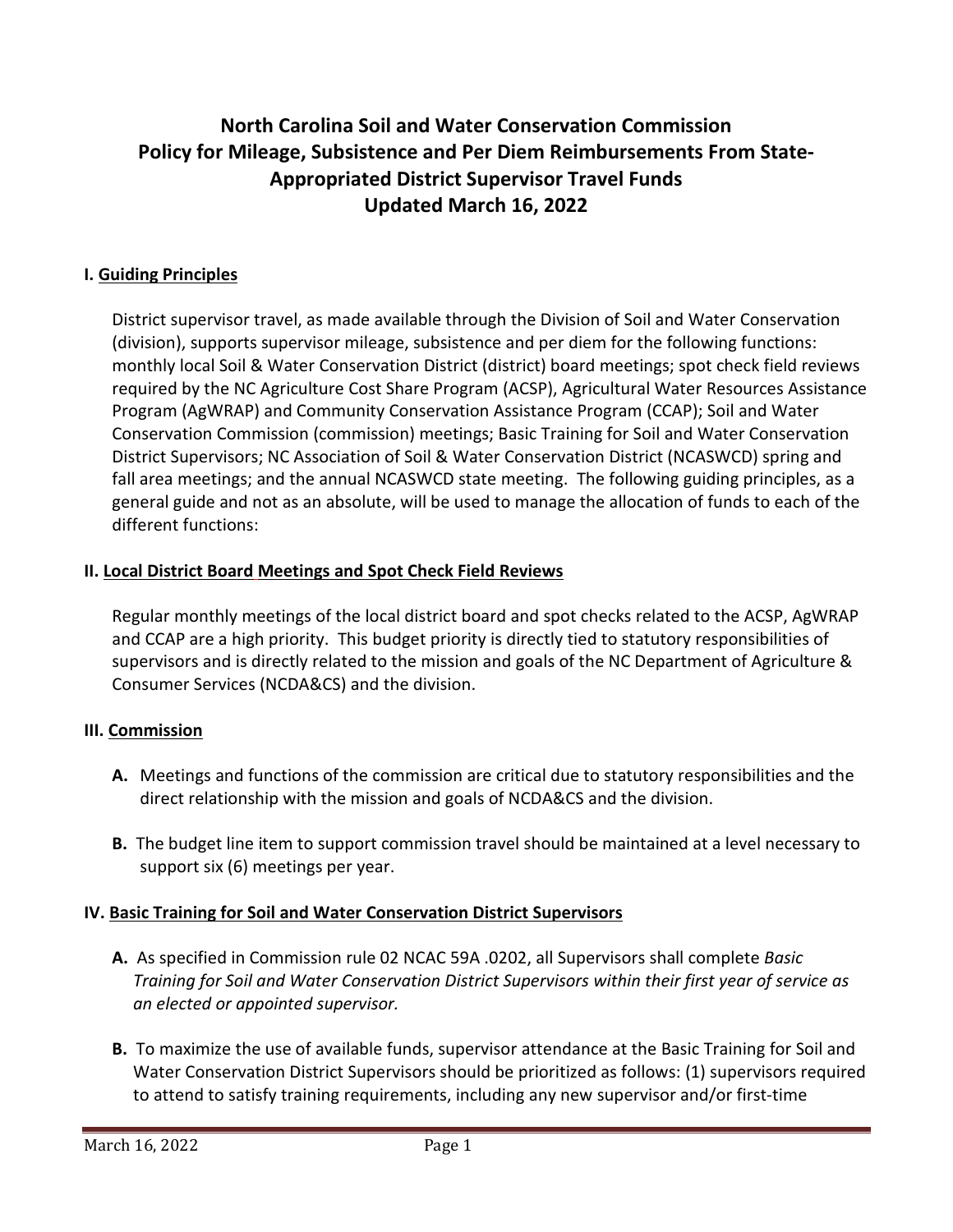attendee, (2) supervisors who have not had the training within the past five years, and (3) all supervisors.

**C.** Attendance at the Basic Training for Soil and Water Conservation District Supervisors should be approved as per the above priorities when necessary to stay within budget guidelines.

# **V. NCASWCD Annual State Meeting**

**A.** The annual state meeting is critical to a comprehensive, statewide conservation program and should be conducted on an annual, recurring basis.

#### **VI. Spring and Fall Area Meetings**

- **A.** Spring and fall area meetings are important to the effectiveness of local districts and the operation of the NCASWCD. It is desirable to conduct both area meetings but critical that at least one area meeting is held per year in each of the NCASWCD's organizational areas.
- **B.** Of the two area meetings, the fall meeting is the most critical due to resolution consideration, standing committee appointments, nominations and election of officers, etc. In addition, the spring area meetings start less than six weeks after the close of the annual state meeting.

#### **VII. General Budget Planning Guidelines**

**A.** Budget planning should be guided, not as an absolute, by the following as a percentage of available funds:

| $\bullet$ | District monthly meetings and spot checks       | 50.0% |
|-----------|-------------------------------------------------|-------|
| $\bullet$ | <b>Commission meetings</b>                      | 3.0%  |
|           | (based on funding needed to conduct 6 meetings) |       |
| $\bullet$ | <b>Basic Training for SWCD Supervisors</b>      | 5.5%  |
| $\bullet$ | Spring and fall area meetings                   | 5.5%  |
|           | • Annual state meeting                          | 36.0% |

#### **VIII. Reimbursement Guidelines**

- **A.** All supervisors who desire to be reimbursed for their service as district supervisors are required to submit all applicable forms and documentation within 60 days of completing their oath of office. If this deadline is not met, supervisors will not be eligible for reimbursement for meetings attended prior to receipt of completed paperwork. Reimbursements will begin once completed paperwork is received by the division.
- **B.** All approvals and authorizations are contingent upon funding availability and are in accordance with the NC Office of State Budget and Management (OSBM) statutory rates for reimbursement. Updates to funding availability and reimbursement rates will be posted to the district listserv and at: http://www.ncagr.gov/SWC/districts/forms.html.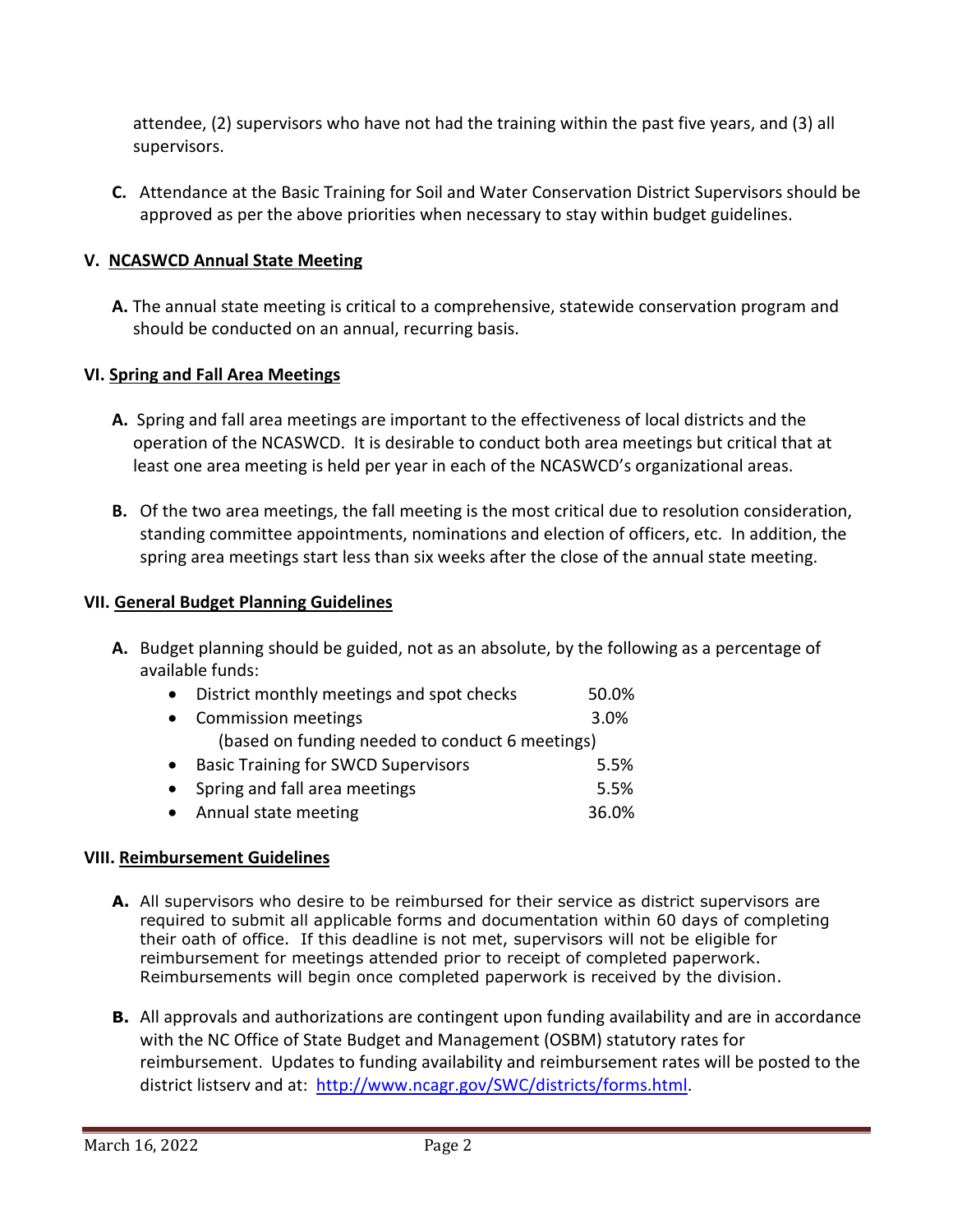- **C.** State employees (or individuals who receive all or part of their income from state appropriations) who also serve as district supervisors are not eligible to receive per diem and are subject to different subsistence and mileage reimbursements per OSBM guidelines. For specific guidance go to: http://www.ncagr.gov/SWC/districts/forms.html
- **D.** Other eligibility requirements:
	- Only original receipts will be accepted with travel vouchers
	- Travel vouchers must be submitted by the last day of the month following the month in which the travel occurred.
- **E.** Specific policy regarding district supervisor mileage, subsistence and per diem is as follows:

#### **1. Annual State Meeting**

- **a.** In accordance with GS 139-7, approval of the commission is hereby given to all qualified supervisors to attend the annual state meeting of the NCASWCD.
- **b.** All qualified supervisors who attend the annual state meeting are authorized to receive mileage, subsistence and per diem allowances in accordance with the OSBM statutory rates for reimbursement. Excess lodging reimbursement above the standard state rate for attendance by district supervisors at the annual state meeting must be approved in advance by the Department.
- **c.** The requirement for a quorum of supervisors from an individual district is hereby waived in the case of attendance at an annual state meeting.

#### **2. Local District Board Meeting**

- **a.** In accordance with state statutory rates, each supervisor is authorized to receive mileage, subsistence and per diem allowances for a maximum of 12 local district board meetings during the state's fiscal year, where a quorum is present.
- **b.** Officially adopted minutes of district meetings, duly signed by the board secretary or board chair, are required by the commission to support the payment of travel funds and should be uploaded to the district SharePoint site as soon as they are available. Travel reimbursement may be processed upon receipt of the Supervisor Travel Reimbursement cover sheet for district meetings and must be submitted with travel vouchers. Officially adopted board minutes must be uploaded to the district SharePoint site as soon as possible.
- **c.** For district supervisors who are not state employees, subsistence will include the current rate for breakfast, lunch and dinner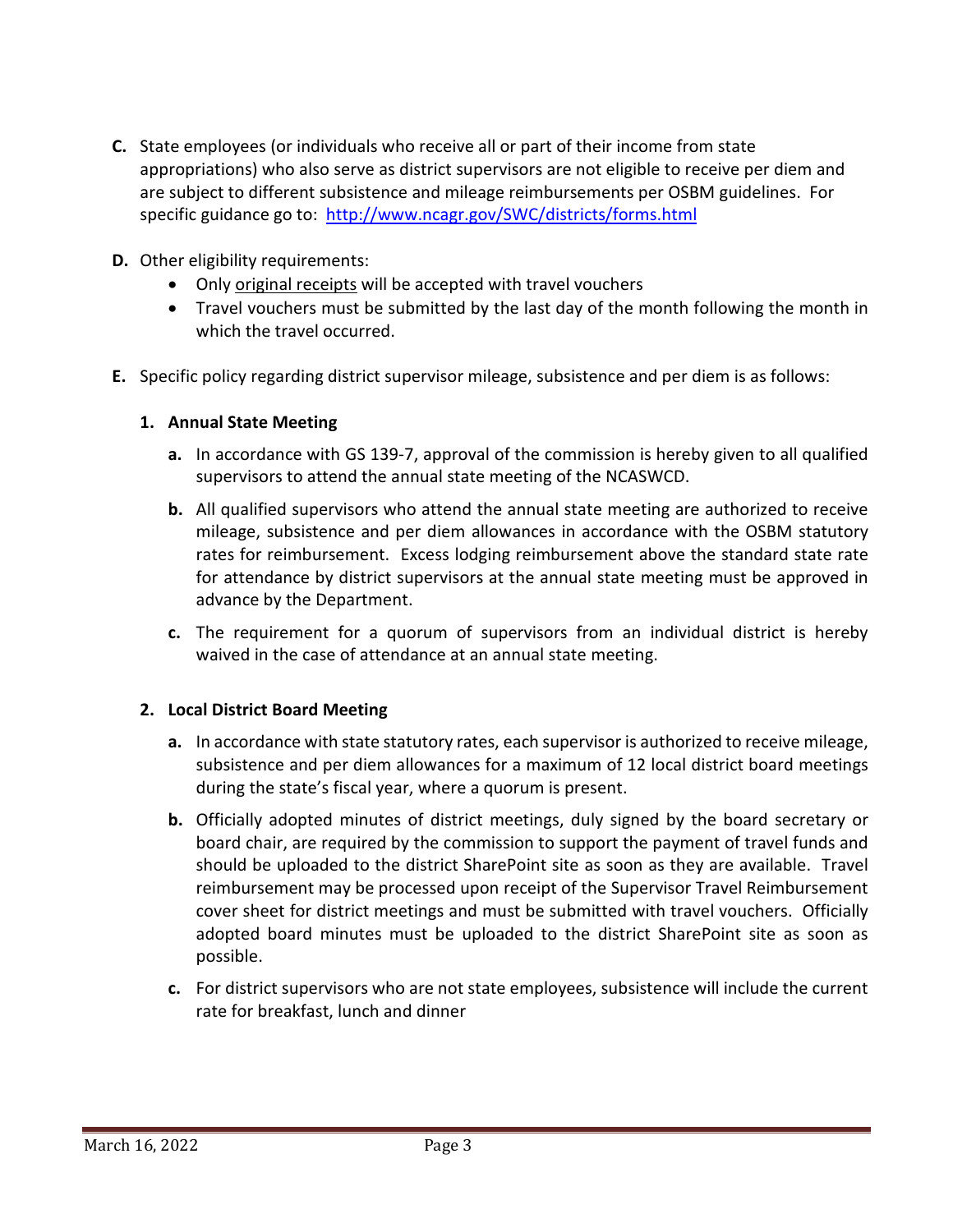## **3. Area Meetings**

- **a.** In accordance with GS-139-7, expressed approval of the state commission is hereby given to all qualified supervisors to receive mileage, subsistence and per diem allowances in accordance with the OSBM statutory rates for reimbursement to attend two NCASWCD semi-annual area meetings within their respective areas.
- **b.** The requirement for a quorum of supervisors from an individual district is hereby waived in the case of attendance at area meetings.
- **c.** An area meeting attendance list must be submitted to the division before travel reimbursements can be made.
- **d.** Subsistence will be limited to the meeting's registration cost not to exceed \$30.00. No other meal allowance equivalent is eligible for reimbursement.

## **4. Other Meetings**

- **a.** A Supervisor shall be authorized to receive mileage, subsistence and per diem allowances for any local district board meeting held outside the district in which he or she ordinarily serves, provided prior written approval is obtained from the commission or the Division Director.
- **b.** In addition to the annual state meeting, two area meetings, regularly scheduled monthly district meetings and spot checks, a supervisor shall be authorized to receive mileage, subsistence and per diem allowances for travel directly related to other duties and responsibilities of their position as approved in advance by the commission or the Division Director.

# **5. N.C. Agriculture Cost-Share Program (ACSP), Agricultural Water Resources Assistance Program (AgWRAP) and the Community Conservation Assistance Program (CCAP)**

- **a.** Supervisors are authorized to receive mileage, subsistence and per diem for meetings called by the division and approved by the commission in regard to the ACSP, AgWRAP and CCAP.
- **b.** District supervisors are authorized to receive mileage, subsistence and per diem for the required five percent (5%) field review of the ACSP, AgWRAP and CCAP contracts and related practices in their county.
- **c.** The requirement for a quorum of supervisors from an individual district is hereby waived in the case of attendance at spot check field reviews.
- **d.** Supervisors are authorized to receive mileage, subsistence and per diem for attendance at commission meetings where the supervisor is called upon to represent his/her respective district before the commission.